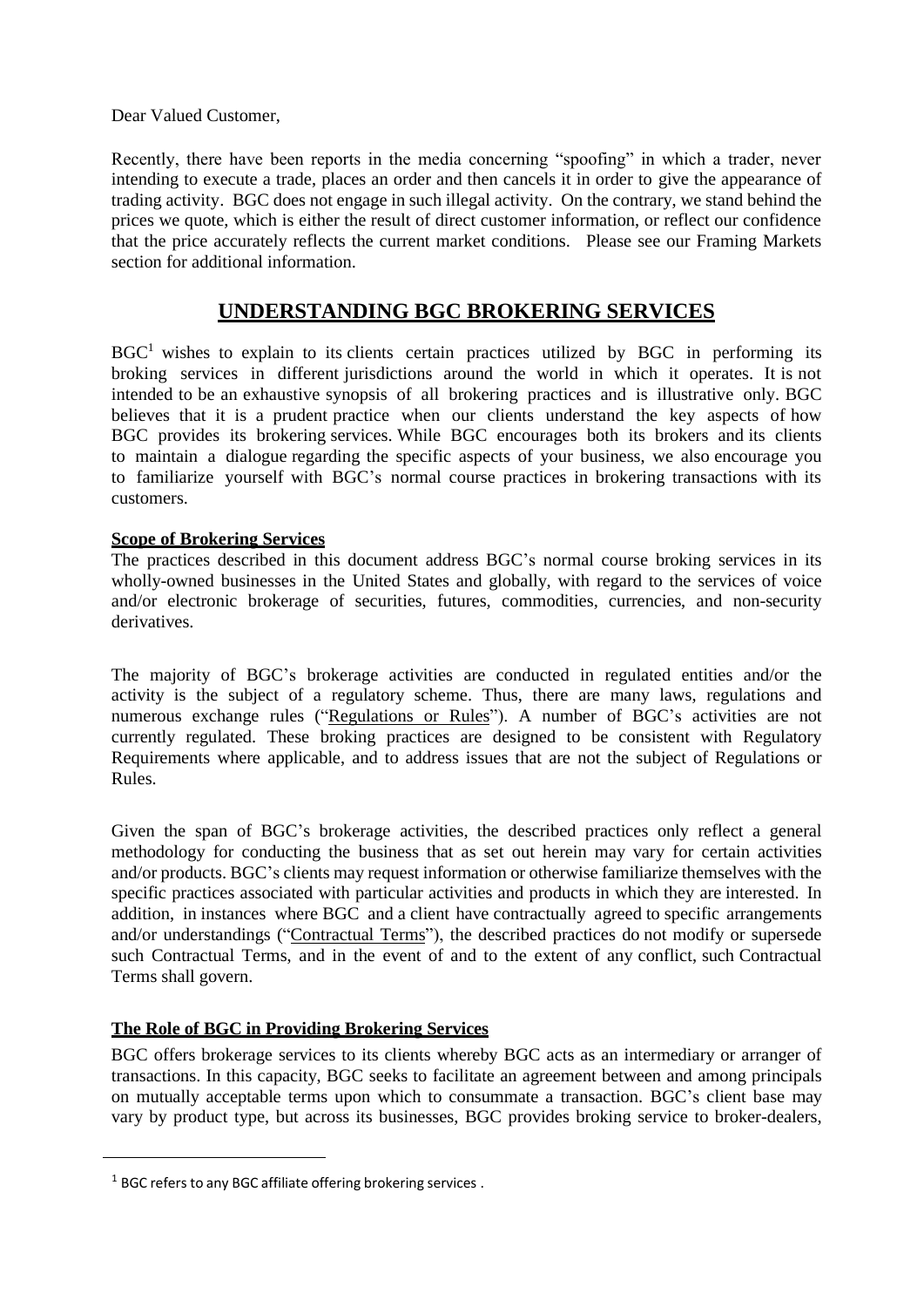banks, and a range of institutional investors and other sophisticated institutional wholesale market participants. BGC's mission is to add value to its clients by identifying, improving and/or enhancing: (i) price discovery and transparency; (ii) liquidity; and (iii) information flow.

BGC does not serve as a fiduciary to its clients. In addition, in the absence of Regulations or Rules, when a client utilizes BGC to provide broking services, including in situations when the client is the only party to the transaction that pays BGC for services, BGC does not act exclusively for the benefit of that client. In certain cases where BGC is sourcing liquidity and facilitating transactions, BGC will unavoidably be working with multiple clients whose interests might be in conflict with regard to the outcome of a particular transaction, BGC accommodates the interests of multiple participants involved in a particular transaction, as well as to act in a manner that furthers the interests of all participants in conducting an ongoing business in the relevant marketplace, but may not always meet the precise criteria of any particular participant.

As an institutional or broker-dealer customer, BGC has limited obligations as it pertains to suitability. Unless otherwise explicitly agreed, you are held to not have relied on BGC to determine the appropriateness of the product, its features and risk to your portfolio. Additionally, you should independently verify all aspects of the product you buy – for example, price, quantity, yield, rating and call and put right. For stock sales, you should also be aware of dividend and ex-dates and should be independently aware of correct price adjustments due to these events.

#### **Capacities in which BGC Acts:**

BGC provides brokerage services in three capacities, depending upon the nature of the particular product – the titles for each type of capacity are descriptive and customers may use different descriptions:

**"Exchange Give Up" Capacity**. For certain products, BGC acts in an agency capacity whereby it facilitates the trading activity of its client on an exchange (e.g. ICE Futures Europe, Eurex, CME etc). Upon receiving the relevant price information from BGC, the client will instruct BGC to place an order on the appropriate exchange, either in its own name (if a member of the exchange) or through a third party. Once the execution has occurred, the executed position is then "given-up" to the client through the clearing services at the exchange clearing house. Commonly, the arrangement will be governed by an industry standard "give-up" agreement. A derivation of this business model is where the OTC trades are crossed (where prior negotiation of the price between two parties can occur) on the exchange to provide the clients with a settlement process through a central counterparty. At the end of each month, BGC will invoice the client for the trading activity during that month.

**"Matched Principal" Capacity**. For certain products, BGC acts in the capacity of a "matched or riskless principal"; it acts as an intermediary by serving as the counterparty for identified buyers and sellers in matching, in whole or in part, reciprocal back-to-back trades. Settlement is made between each client based on the market convention with the brokerage fee, being either incorporated in the all-in price passed to the client or through a monthly invoice.

**"Principal Capacity".** For certain products the firm may upon occasion commit capital to facilitate a customer's order prior to accessing the liquidity in the market place. Such activity is intended, among other things, to assist these parties in managing their proprietary positions, and to facilitate transactions, add liquidity, and attract additional order flow to our marketplaces.

**"Name Passing" Capacity.** For certain products, BGC takes on an arranging role in a transaction between two or more counterparties. A broker, via price dissemination, distributes quotations to other market participants presenting both price and volume. For voice brokered products, the presented prices and volumes: 1) are dependent upon market convention; 2) either firm or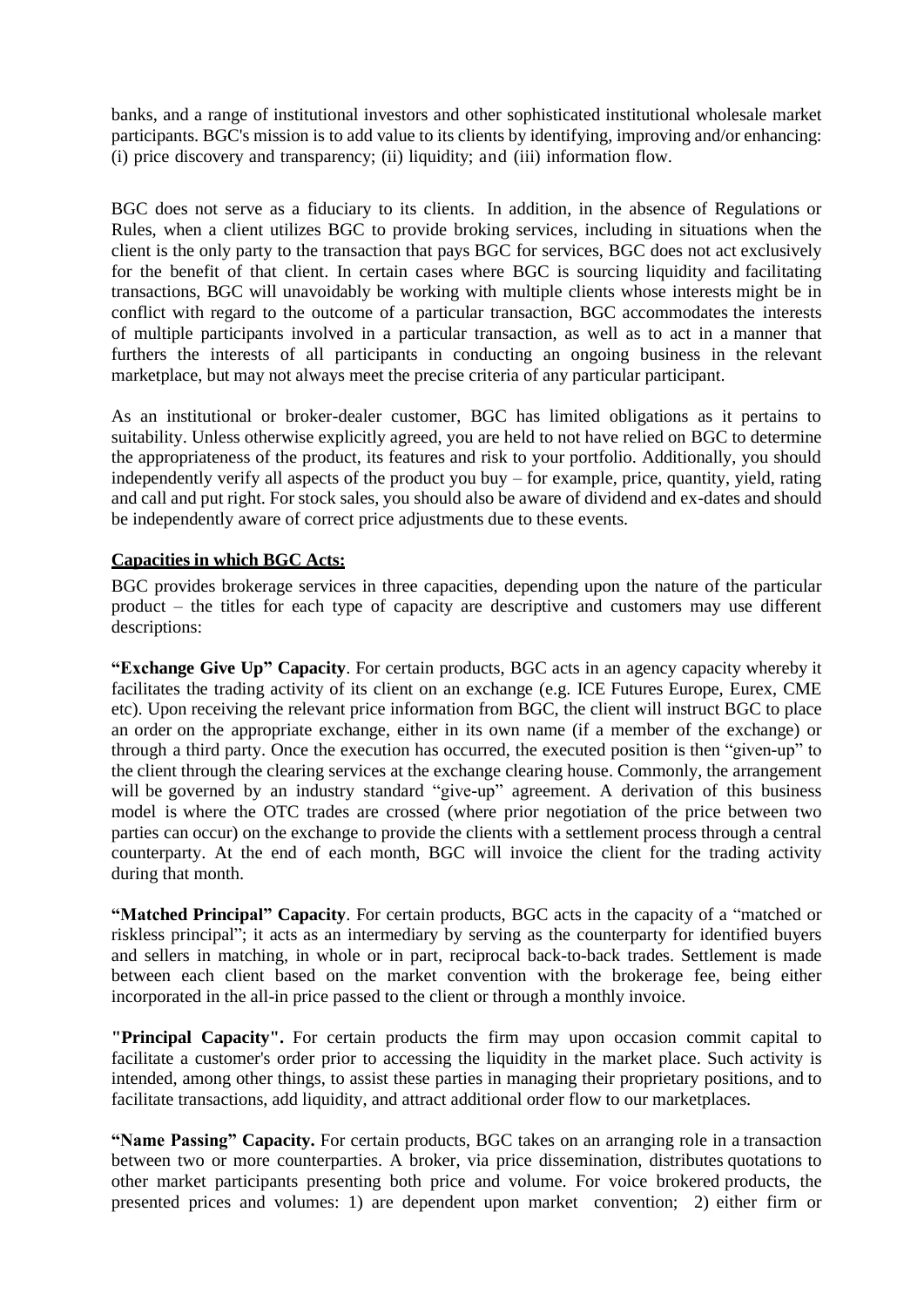indicative levels of interest; and 3) must be confirmed prior to any transaction being deemed completed. For electronically executed products the prices and volumes are typically deemed firm and are traded without further confirmation. Generally when all terms, other than credit approval, are met, the counterparties' names are disclosed and the broker "steps away" from the transaction. Bilateral agreements are then entered between the counterparties and the broker will invoice the brokerage fee.

# **Circumstances Under Which BGC May Act as Principal and its Handling of Any Resulting Positions**

BGC does not generally engage in proprietary trading as it does not systematically initiate or carry positions for its own account solely for the purpose of putting its capital at risk or to earn a profit based on a view of the market.

However, BGC may and does from time to time, acquire unmatched positions as principal in the following scenarios:

- On occasion, as a result of a bona fide error, BGC may in "Matched Principal" or exchange-based "Name give up" marketplaces acquire a position in resolution of an error or out trade.
- Facilitation and execution of an order on behalf of a client prior to a position's novation, give-up or settlement by the relevant client and/or for the purpose of intermediating a client's access to any applicable clearing and settlement system.
- The firm may occasionally commit capital to facilitate a customer's order prior to accessing the liquidity in the market place.
- When facilitating a customer transaction in a "matched principal" marketplace, BGC may assist the transaction by framing a market. When framing a market in a "matched principal" marketplace, BGC may post or provide live, executable bids and offers at minimum acceptable quantities in an effort (i) to present suitable markets where none exist, or (ii) to exhibit spreads that are more reflective of contemporaneous market opinion. In such cases, BGC's efforts are intended to assist its customers in managing their proprietary positions, to facilitate liquidity for BGC customers and to draw market participants to participate in a transaction. In some cases, BGC may acquire a position as principal on an unmatched trade as of result of posting or providing quotations in this manner.

When BGC acquires a position in the aforementioned circumstances, it will close, manage and mitigate the risk associated with that position in a timely fashion. Accordingly, BGC seeks to liquidate or hedge such positions as soon as reasonably practicable by accessing all suitable and obtainable markets and in accordance with the Regulations or Rules.

# **Price Discovery and Trading Priority**

# **Electronic Marketplaces**.

For electronic marketplaces as well as for hybrid marketplaces that permit customers to transact either with a voice broker or through the electronic system, the price discovery process takes place through information posted on the electronic screens.

# **Voice Brokered Marketplaces**.

In voice brokered marketplaces, price discovery is generally accomplished over telephone lines, through electronic price dissemination screens and other electronic communication tools. In certain situations, BGC will seek to locate the contra side of a transaction based on a firm request from a client that includes some or all of the order parameters that the client would agree to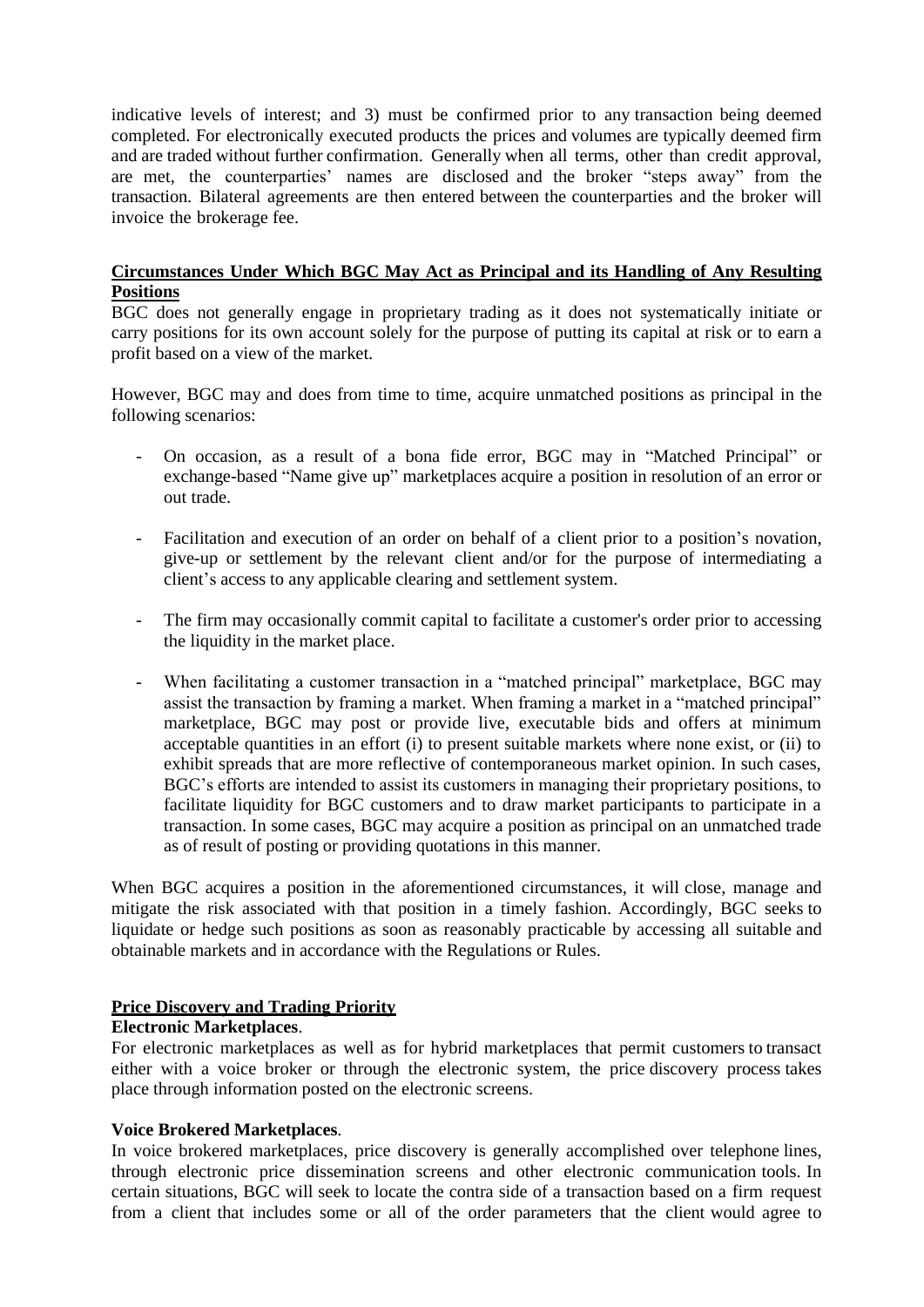transact (i.e., price, transaction size). In other situations, BGC may be asked or expected to work a contingent order. In those cases, it is understood and expected that in facilitating the client's transaction, BGC may need to adjust the contingent order to reflect changes in the price of, or shifts in the curves relating to, underlying instruments or indices with which the instrument(s) (that is the subject of the order), correlate.

In some cases, BGC may on an arms-length basis seek out price discovery from competing wholesale market brokers in order to facilitate a customer's trading interest. Complete counterparty details for trades executed with the involvement of competing brokers are usually disclosed at the time of a transaction.

For certain products and order types, applicable Regulations or Rules may mandate the manner and priority of a given execution. For other products and order types, where the client gives BGC indications of interest rather than actual orders, BGC does not take on any obligation to satisfy any client's interest in whole or in part, regardless of whether such order or indication could have been satisfied. For example, on many trades BGC is necessarily working with multiple clients whose interests may be in conflict as to price and volume, and there may be more interest in a particular transaction than can be satisfied by the volume of interest on the other side of that transaction. It is thus frequently the case that the circumstances around a particular transaction may make BGC unable to meet the interests of each of its customers to their optimal level. Subject to applicable Regulations or Rules, BGC reserves the right in its discretion to determine how to prioritize allocations of executions so long as it does not unfairly prejudice a client.

Each of BGC's voice brokered marketplaces operate in a manner consistent with general market practices that address issues such as the entitlements of the aggressor (e.g., the "price taker") with regard to counteroffers, the prioritization of clients responding to an aggressor, the ability of clients to join existing bids or offers, time/price/size prioritization, and the ability of a client to participate in a given transaction. These practices may vary from product to product. While BGC reserves the right without prior notice to depart from the established market protocols in any and all situations, its normal interest and intent is to employ those practices on a regular and consistent basis.

BGC encourages its clients to familiarize themselves with the typical priority practices utilized in a particular marketplace, and to raise any questions they may have in that regard.

# **BGC Compensation Models**

BGC is chiefly compensated for its role in facilitating and completing transactions by charging its customers a brokerage fee. In a "Name Give Up" context, the fee will typically take the form of an invoiced commission. In a "Matched Principal" context, the fee will typically take the form of a markup or markdown which is added to or subtracted from, as the case may be, the agreed-to transaction price.

For certain products, a brokerage fee may be paid by both participants (buyer and seller) in the transaction. For other products, the brokerage fee is paid by one of the participants in the trade. Sometimes the participant that pays will be the liquidity provider, and sometimes it will be the liquidity taker.

In certain cases, the brokerage fee paid to BGC may deviate from the normal rate due to the level of service provided, e.g. time spent, cost of executing etc.

BGC may receive revenue from other means besides a fee. For example, BGC may acquire positions in certain situations and in connection with doing so and in managing and liquidating such positions, it may earn a profit or a loss. As noted, BGC does not engage in such activities with the intent to make a profit and expects the net result of any such activities will be modest gains or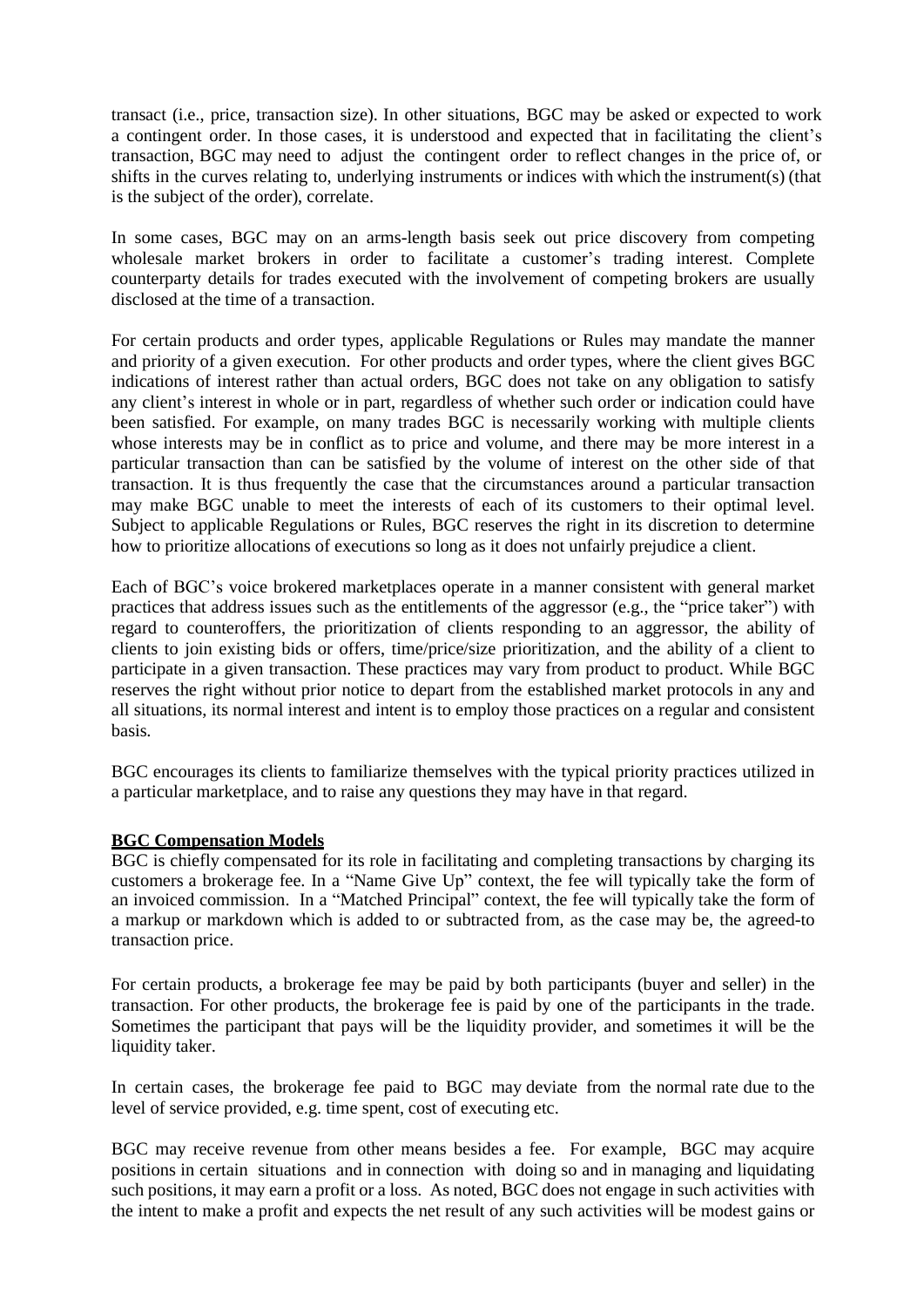losses.

In addition, in certain fixed income markets, where not contrary to Regulations and Rules, BGC may when acting in a "matched principal" capacity earn a profit by buying a financial instrument at one price and simultaneously or shortly thereafter selling it at a higher price (or vice versa), such that BGC receives the benefit of the "spread" on the trade in addition to any markup or markdown it charges.

#### **Publication of Off Screen Trades**

For certain products, BGC provides both voice brokerage and electronic brokerage services ("hybrid markets"). In hybrid markets, when a transaction is arranged through or executed with a voice broker, BGC is able to publish a record of that transaction on the screen utilized for electronic brokerage of that product so that it is made available to other participants in the marketplace. In the absence of a request from its client not to publish the transaction, BGC may publish the record of such transactions on its electronic screen.

BGC recognizes that its clients may in certain situations prefer that such transactions not be published on the screen, and when requested to refrain from such publication for voice executed transactions, BGC will seek to honour its client's request to the extent practicable, and to the extent that other participants in the transaction agree to the request. In situations where all parties agree, information regarding that transaction will not be posted on the screen, nor included in any market data feed compiled and supplied by BGC, but BGC will upon request provide oral information regarding the occurrence of the transactions and its terms.

### **Requests For Indicative Valuations**

From time to time, in response to client requests or on its own initiative, BGC may provide or publish information expressing a view of an indicative valuation of a particular financial product. These indicative valuations reflect BGC's good faith view as to a reasonable indication for that particular product, assuming an institutional market normal market size, and the absence of unusual market conditions, such as distressed selling.

BGC does not accept liability for the completeness or accuracy of any such indicative valuations, nor does BGC commit that the parties would or will be able to transact at the levels indicated. All such valuations are subject to any disclosure and disclaimer language that accompanies them and BGC's then prevailing terms of use. BGC will typically provide such valuations based on the transactional activity that it participates in, though BGC may provide valuations based on transactional activity that takes place away from BGC if BGC reasonably believes that activity to have occurred.

# **Framing Markets**

From time to time, in response to market participants requests or on its own initiative, BGC may provide quotes to frame a market. This may be done electronically or through our voice brokers. These quotes are intended to provide prices where the firm believes a market participant can execute a transaction in a particular financial product. These quotes reflect BGC's good faith view as to a reasonable bid/offer for that particular product. Prices may be received directly from a market participant, or BGC may provide prices where BGC believes that market participants will be able to execute a trade, but does not have a market participant currently offering to trade at that price. In these cases, the price will be based on BGC's good faith professional judgment.

In many markets BGC acts in a matched principal capacity against its market participants. When acting in a matched principal capacity BGC may frame a market by posting or providing executable bids and offers in an effort to facilitate liquidity for the market participants trading on BGC's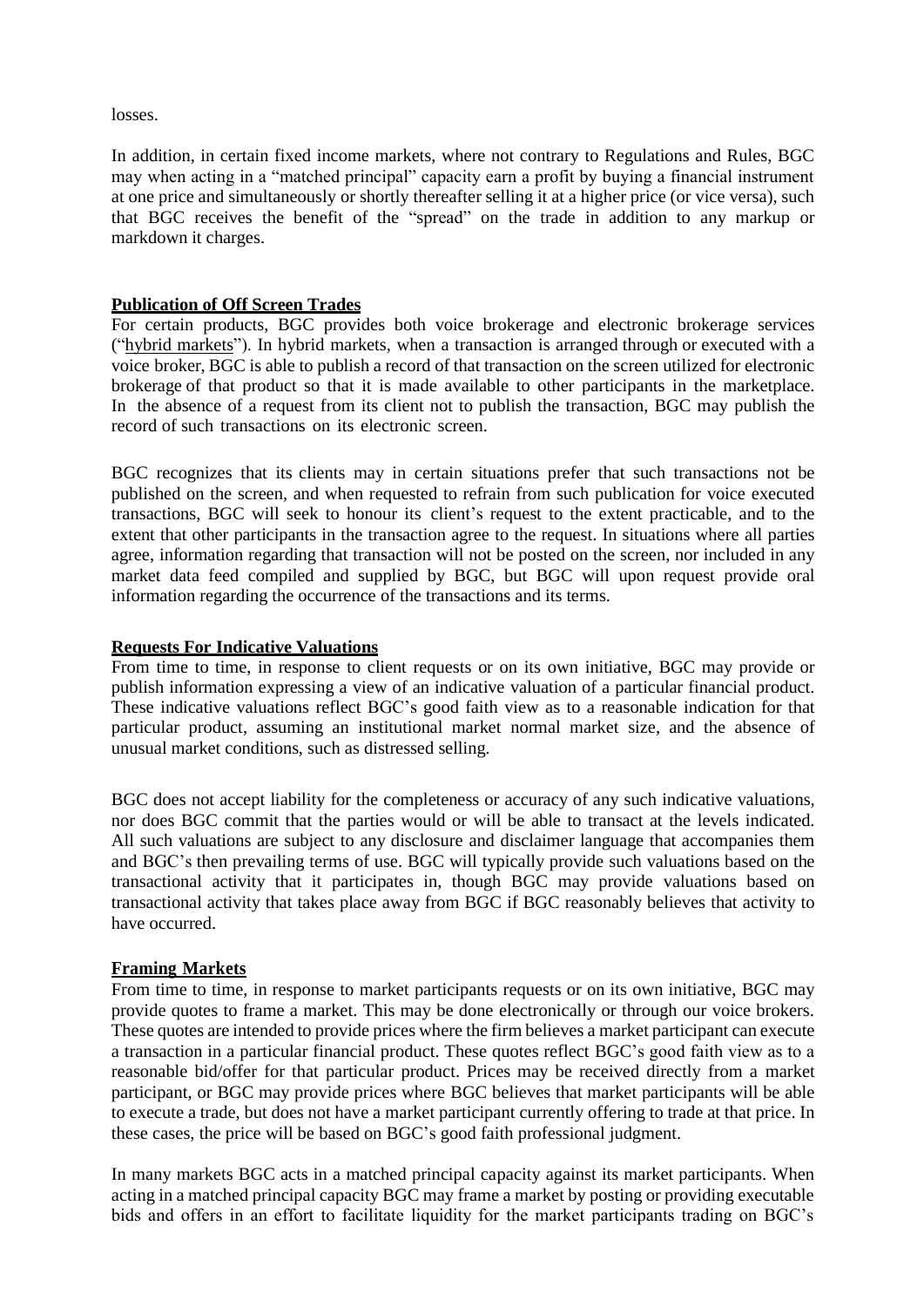platforms.

When framing a market in a "name passing" marketplace, BGC may post or provide bids and offers that reflect contemporaneous and or anticipated potential market interest in an effort to facilitate liquidity for market participants on BGC's platforms.

For the "name passing" marketplace, the firm's system identifies on the Trade Log tab the counterparty to a transaction. Accordingly, prices flashed in "name passing" marketplaces may represent a trade or a market participant's interest in trading. If "BGC Matching" is listed as the counterparty this would identify a price where BGC has framed the market and BGC will use commercially reasonable efforts to find a counterparty for the transaction, at the customary minimum size level for that market. However, BGC cannot guarantee a party will be able to execute at a certain level. Once a counterparty has been located, the firm's system is then updated to reflect the counterparty to the trade.

BGC will typically provide such prices based on one or more of the following factors including but not limited to: previously executed transactions; executable or indicative bids or offers received by the firm; benchmark prices; options modelling using, but not limited to, industry standard Black Scholes, adjusted Black Scholes (Garman Kohlhagen) and Stochastic Options models on specific option structures to determine prices along the maturity curve; spot prices versus the actual volatility; historical prices on where the firm had executed transactions or had received executable or indicative bids or offers; transactional activity that takes place away from BGC if BGC reasonably believes that activity to have occurred; the views of active market participants or from prices derived from transactions, executable or indicative bids in a similar product.

Prices are not firm unless otherwise specified.

# **Volume Match**

Volume Match is an auction-style trading system, which provides customers with efficient price discovery, order management and execution in many products brokered by BGC. Volume Match sessions may be run at specific times or continuously during the day where customer orders can be matched at firm set price levels ("Volume Match Price"), as described below.

Determination of the Volume Match Price shall include any one or a combination of a number of inputs at the discretion of the firm. These inputs include prices of (i) transactions; (ii) executable or indicative bids or offers; (iii) historical prices at BGC, in BGC trading systems/platforms (including without limitation, Volume Match), or in other markets; (iv) prices derived from: (x) transactions, (y) executable or indicative bids or offers, or (z) historical prices at BGC or in other markets (as described below); or (v) views of active market participants.

# **Derived Prices**

Where prices and/or executable or indicative bids or offers are unavailable for the product/instrument listed during a Volume Match session, the firm may apply price derivation analysis, executable or indicative bids or offers, or historical price information for a similar product traded by the firm, or in another market to determine the Volume Match Price.

The Firm also may apply analytics where bids or offers are available but because of the width of the bid/offer spread or other factors, the Volume Match Price may be ambiguous, and the application of such analytics would provide additional clarity. Such price derivation analysis may include, but is not limited to, empirical cash flow valuations using Libor, Euribor and Overnight Interest Rate bootstrapped Discount Factor curves and forward forecasting curves, credit adjustment and valuation models and options modelling using, but not limited to, industry standard Black Scholes, adjusted Black Scholes (Garman Kohlhagen) and Stochastic Options